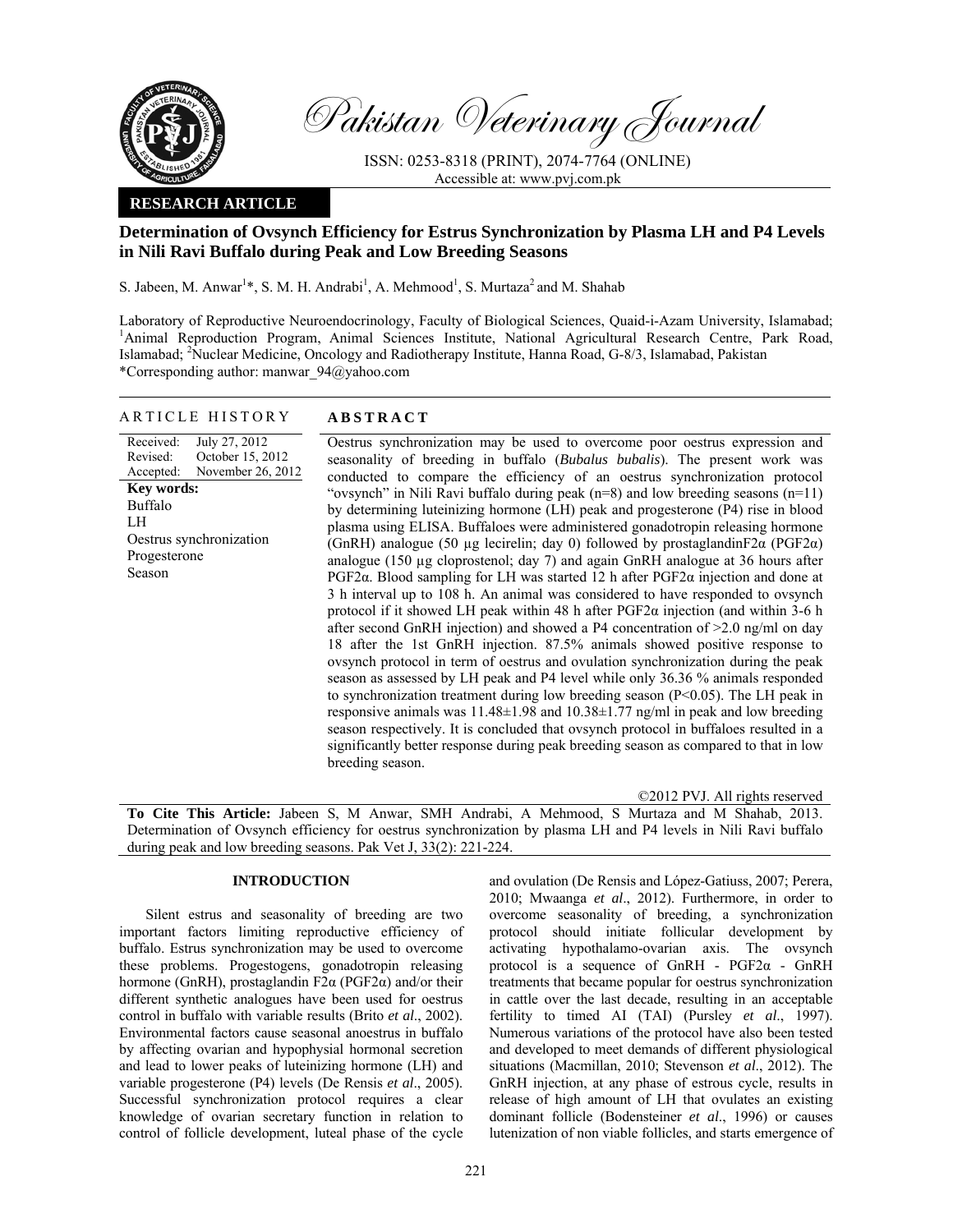a new follicular wave 2 or 3 days later (Twagiramungu *et al*., 1995). With the ovulation or lutenization of the dominant follicles, P4 levels will remain high; therefore  $PGF2\alpha$  is given on day 7 to induce luteolysis and promote the ovulation of the follicle of the new wave of follicular growth. The second GnRH injection is recommended after 48 h of PGF2α injection for better synchronization of ovulation and to allow the fixed timed AI (De Rensis and Peters, 1999). Ovsynch treatment has been successfully used in buffaloes with acceptable fertility rates (Chaikhun *et al*., 2010). It reduced the incidence of anestrous from 45% before treatment to 18% after treatment (Roy and Prakash, 2009). Information regarding use of ovsynch protocol in Nili-Ravi buffalo in various seasons of the year is meager. Therefore, the present work was conducted to compare the efficiency of "ovsynch" protocol in Nili Ravi buffalo during peak and low breeding seasons. Parameters for this purpose were LH peak and P4 rise in blood plasma of buffaloes post ovsynch treatment.

## **MATERIALS AND METHODS**

**Animals and their feeding:** The study was conducted at National Agricultural Research Center, Islamabad, Pakistan (33° 42' N, 73° 10' E). Eleven Nili-Ravi buffaloes that had calved 45 days ago were used in the trial. Animals had normal calving history and were in their  $2<sup>nd</sup>$  to  $4<sup>th</sup>$ lactation. All the animals were in good body condition. Animals were offered seasonal green fodder (40 kg/buffalo/day). A concentrate comprising of cotton seed cake (2kg) and wheat bran (1kg) mixed with 2kg wheat straw was offered per animal/day. Animals were sent for grazing for two h (8 am to 10 am) every day. Ad lib clean water was available for drinking. Animals were also given a bath twice daily. Animals were milked manually twice a day at 12 h interval (2 am and 2 pm). Calves were suckled for 5 minutes before milking.

**Ovsynch treatment and blood sampling:** Buffaloes were treated with ovsynch protocol in November and December of 2007 (i.e. the peak breeding season of buffalo). The buffaloes used for heat synchronization during peak breeding season were kept non pregnant and same were used for studying the effect of ovsynch during low breeding season (May, 2008). Heat detection was continued in these animals to determine their cyclic status from peak into low breeding season. Each animal was treated with ovsynch protocol (Neglia *et al*., 2003) as described below.

- 1. DAY0 (10:00 am): Lecirelin 50 µg (GnRH analogue; 2cc i.m. Dalmarelin; FATRO, Italy).
- 2. DAY7 (9:00 pm): Cloprostenol 150 µg (PGF2α analogue, 2cc i.m. Dalmazin, FATRO).
- 3. DAY9 (9:00 am): Dalmarelin 2cc.

For P4, blood was collected on day 0, 4, 7, 11 and then once weekly for 8 weeks. For LH sampling was started 12 h after  $PGF2\alpha$  injection at 3 h interval up to 108 h. At each occasion 10 ml blood was collected in a heparinized vial. For the frequent sampling for LH an intravenous catheter (14g x 5.25 inch "Clear Pebax®", Jorgensen Laboratories, Inc. Colorado, USA) was placed in jugular vein. Blood samples were immediately

centrifuged at 3000 rpm for 15 min. Plasma was stored at - 20°C until analyzed.

**LH assay:** LH was determined by using an ELISA specific for buffaloes (LH DETECT®, INRA, France). LH  $DETECT^{\circledast}$  is an ELISA sandwich type assay using two polyclonal antibodies produced from the same antigen, buffalo LH. Essays for each sample were conducted in duplicate. The sensitivity of the assay was 0.1 ng/ml, with inter- and intra-assay coefficients of variation being less than 10%.

**P4 assay:** Plasma P4 was estimated by using an ELISA kit (MicroLISA®; Amgenic, USA). Essays were conducted in duplicate. The sensitivity of the assay was 0.3 ng/ml, with inter- and intra-assay coefficients of variation being less than 15%.

**Criteria to determine responsive animals:** An animal was considered to have responded to ovsynch protocol if it showed LH peak within 48 h after PGF2α injection and showed a P4 concentration of >2.0 ng/ml on day 18 after the 1st GnRH (considered an indicator of a functional corpus luteum (CL) assumed to have been formed as a result of ovulation after PGF2α administration). A fourfold increase in LH concentration over its basal level was considered "LH peak" (Paul and Prakash, 2005).

**Statistical analysis:** A Chi-square test was used to compare animals responding to ovsynch protocol during peak and low breeding seasons (MINITAB, 1998). P<0.05 was considered indicative of a significant difference.

#### **RESULTS**

LH peak was noted at 39 h after  $PGF2\alpha$  in all the eight animals in which blood sampling could be accomplished during peak breeding season however, seven (87.5%) animals had P4 concentration >2 ng/ml and were considered as responsive. Fig. 1 shows mean plasma LH profile and weekly P4 levels in seven buffaloes with positive response. Fig. 2 shows blood LH profile and weekly P4 levels in the buffalo with no ovulation. The range of LH peak was 4.43-19.37 ng/ml with a mean of 10.71±1.88 ng/ml during peak breeding season.

Seven out of 11 (63.6%) buffaloes became acyclic over low breeding season. Based on LH peak and P4 concentration, 4 out of 11 (36.4%) buffaloes responded to ovsynch protocol during low breeding season. Three out of these 4 buffaloes had been showing heat over low breeding season, and the last heat in these animals was observed during first half of May. Only one out of seven (14.3%) buffaloes with ceased heat activity responded to ovsynch protocol during low breeding season. Fig. 3 shows plasma LH profile and weekly P4 levels in four buffalos that responded positively. Fig. 4 shows plasma LH profile and weekly P4 levels in seven buffalos that did not respond to ovsynch. The range of LH peak during low breeding season was  $4.42$ -13.60 ng/ml with a mean of  $7.38 \pm 1.13$ ng/ml. A significantly higher number of buffaloes responded to ovsynch protocol during peak breeding (87.5%) season as compared to animals in low breeding season  $(36.4\%)$  (P<0.05).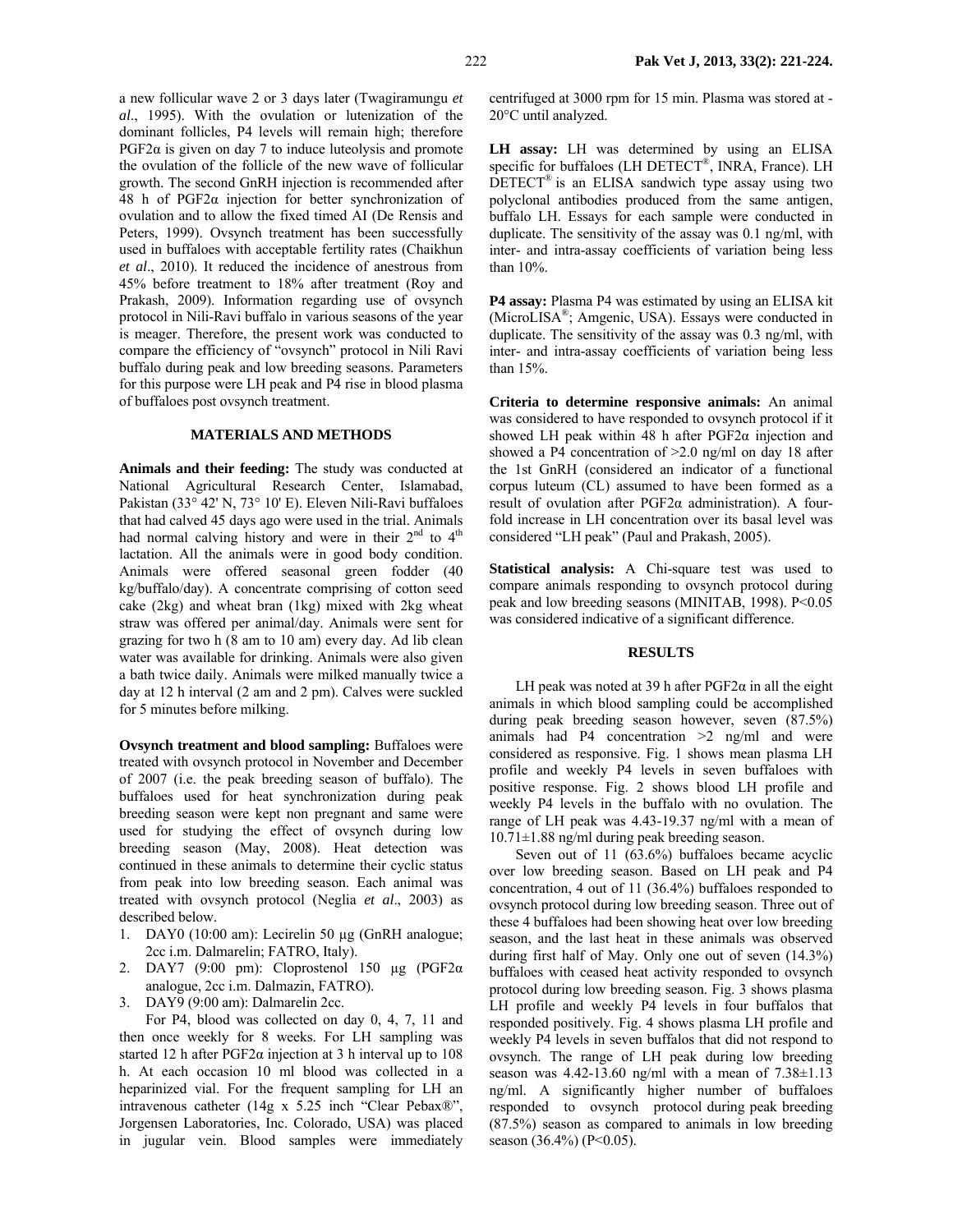

**Fig. 1:** Plasma LH (a) and progesterone (b) concentration (mean±SE) in seven buffalos that responded to ovsynch protocol during peak breeding season. LH peak is evident at 3 h after 2<sup>nd</sup> GnRH inj. A P4 rise of >2 ng / ml on day 18 after the 1st GnRH injection is visible.



Fig. 2: Plasma LH (a) and progesterone (b) concentration in the buffalo that did not respond to ovsynch protocol during peak breeding with no progesterone rise following the LH peak.

#### **DISCUSSION**

A well distinguishable pre-ovulatory LH peak was observed after 3 h of  $2<sup>nd</sup>$  GnRH injection of ovsynch protocol in the present study. The means of LH peak were lower in the present study as compared to that reported by Paul and Prakash (2005) who observed peak LH concentrations of  $13.5\pm3.5$  ng/ml at  $2.1\pm0.1$  h (range 1.2-3.0 h) after the second-GnRH treatment. Probable reason



**Fig. 3:** Plasma LH (a) and progesterone (b) concentration (mean±SE) in four buffalos that responded to ovsynch protocol during low breeding season. LH peak is evident at 3 h after  $2^{nd}$  GnRH inj. A P4 rise of >2 ng / ml on day 18 after the 1st GnRH injection is visible.



**Fig. 4:** Plasma LH (a) and progesterone (b) concentration (mean±SE) in buffalos (n=7) that did not respond to ovsynch protocol during low breeding season with no progesterone rise following the LH peak.

might be a higher frequency of blood sampling in the later study. Roy and Prakash (2009) conducted sampling at 2 h interval and observed LH peak within 2 h after 2nd GnRH administration in 10 out of 11 buffalo heifers. If we look at the results of present study in combination with observations of Paul and Prakash (2005) and Roy and Prakash (2009), it seems that LH peak during ovsynch protocol in buffalo occurs between 1 and 3 h after second GnRH injection.